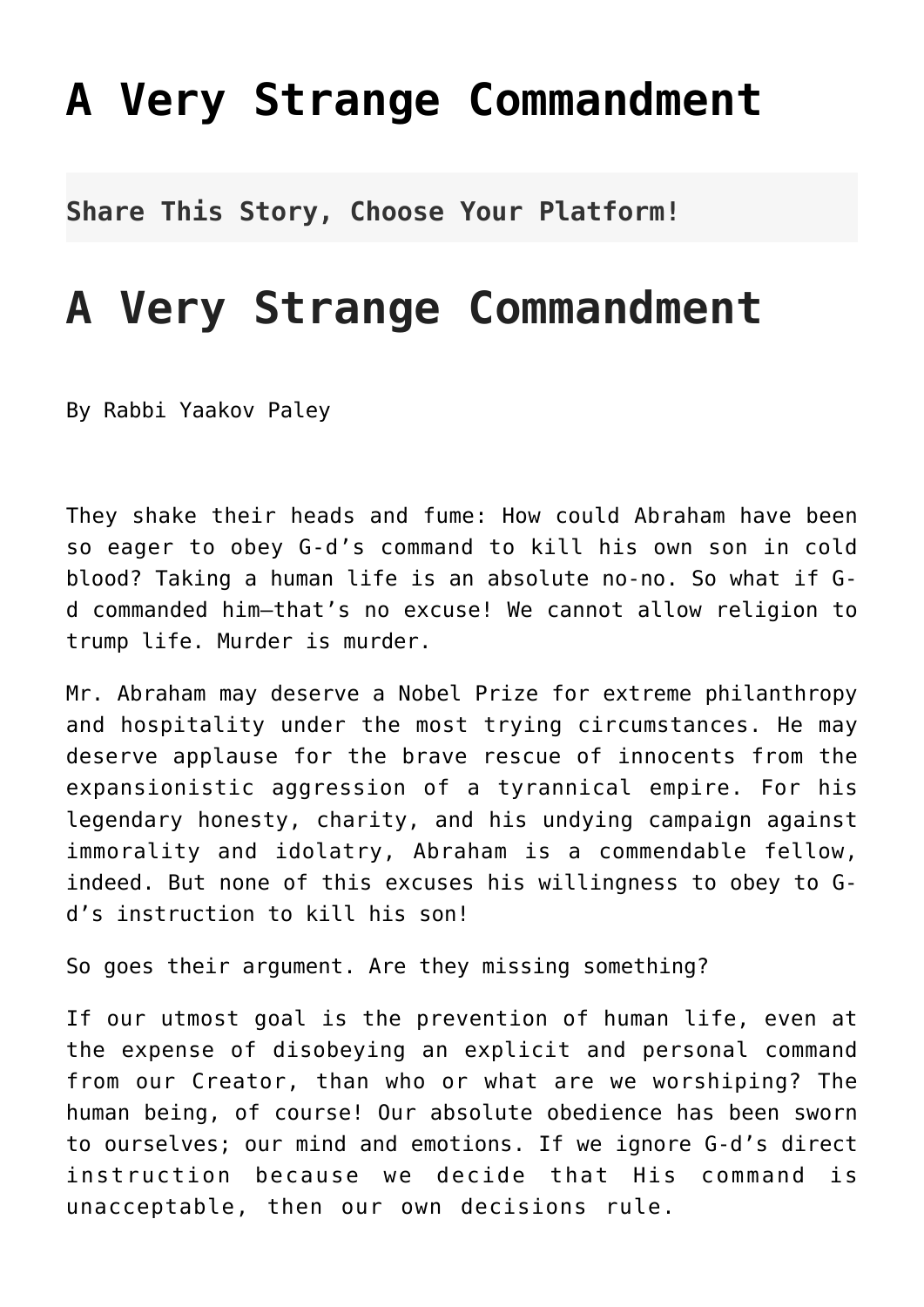Now, perhaps that doesn't sound too bad. But ideas are given to evolve and devolve. What happens when our reason dictates that in certain places it would be the height of compassion, to an individual or the rest of society, to end a human's life? Euthanasia, capital punishment, abortion, "assisted suicide." Should we look to G-d's instructions or should we obey our own inner-gods?

Let's say we chose the latter. Our own feelings are now deciding who should live and who should die, when taking a life is unforgivable murder and when it is just and compassionate.

What's wrong with that?

Well, what if we decide or are convinced that it is just and necessary to take the lives of every Gypsy, Jew, and darkskinned person in our universe? Not too long ago, a few million rational, educated, cultured and scientific minds took only a few years to reach that conclusion.

Possibly a few million minds currently entertain the concept that our planet must be rid of infidels. Are they being unreasonable or barbaric? They don't think so. Their reasoning tells them they are acting in the interest of mankind.

In short, we cannot rely on our own rationale or emotions to guarantee the correct decisions in such matters. For that very reason, our Creator told the first humans, and reiterated it at Mount Sinai: "I made you, and My instructions are in your best interest. I know, 'cause I read the Manual for the Successful Inhabitation of Planet Earth. In fact, I wrote that manual!"

G-d gave mankind seven universal laws which guarantee our survival and success. They involve interaction between us and Him, each other, and our environment. The prohibitions against thievery, murder, and adultery, all introduce a respect for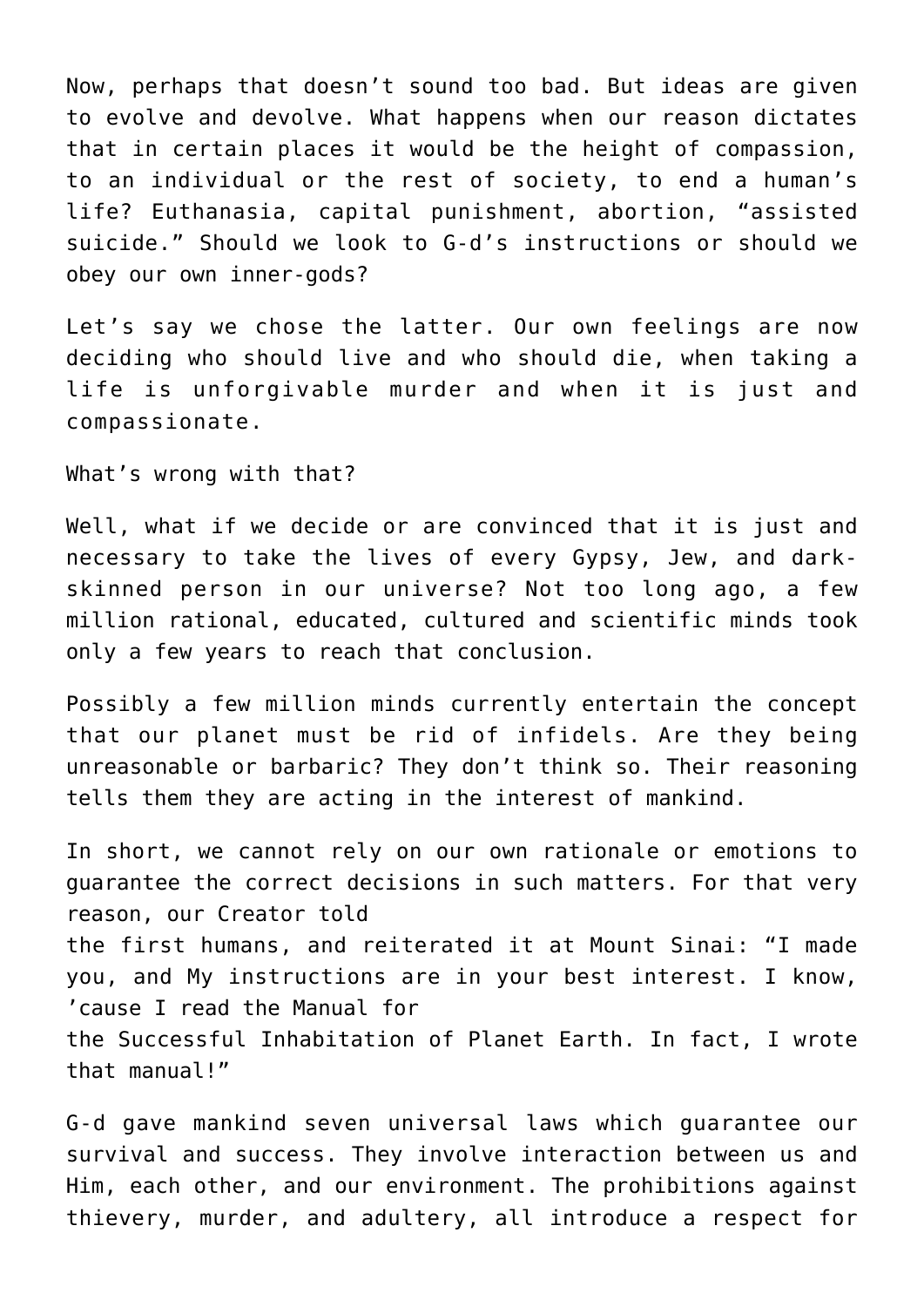human life and property. The prohibition of cruelty to animals implies care for all of G-d's creatures. Establishment of court systems and enforcement agencies, provide that these basic laws and their ramifications are encouraged and enforced, preventing the collapse of society.

To ensure that these laws are not modified by ever-rational and ever-compassionate, yet ever-changing, minds, we are told to believe in one G-d Who commanded all seven laws, rendering them unchangeable. One G-d created everything, knows what is best for all He created, and has no rival to challenge His wisdom. The prohibition of blaspheming G-d instills a respect for Him and His seven basic laws.

Much as we love human life, we do not worship it. Our G-dgiven gifts of intellect and emotion bow before their Creator. So, as Abraham weaned ancient peoples off thievery and thuggery, he explained that these actions were not only an offense to mankind; they were an offense to G-d.

Abraham's readiness to sacrifice his son in obedience to the only G-d seemingly flew in the face of his entire life's efforts to eradicate human sacrifice, cruelty and idolatry. In truth, however, it actually highlighted the underlying and indispensable backbone of all of the seven laws and all of Abraham's teachings–the absolute obedience to G-d's command, regardless of its compatibility with human logic and feeling. Sure, it was a "strange" request (to say the least), but if Gd can be ignored in one area, He can be ignored in others areas too, and the world eventually reverts to chaos.

And what was the end of the story? "G-d said: Do not lay a hand on the lad; do not harm him at all! For now I know that you are a G-d fearing person" (Genesis ). Not only was this a grand G-dly denouncing of sacrificing or harming the innocent, but it was an eternal demonstration of necessity of "irrational" obedience.